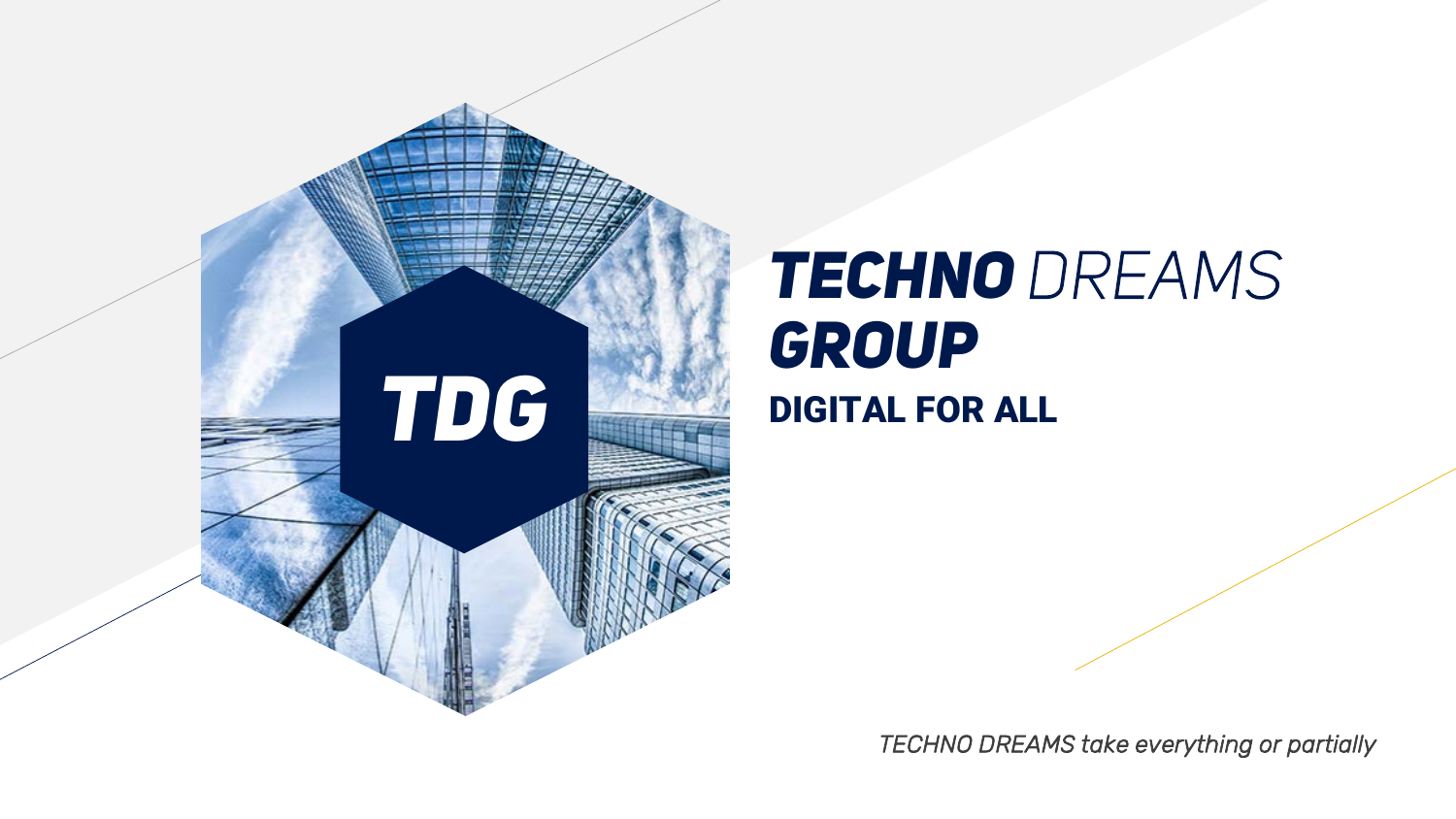

## 15 years in the global IT market!

**Most**<br>*Video TV* 

MostVideo.TV

*ТECHNO DREAMS – short, clearly and understandable.*

Techno Dreams Group – an international team that has already created a large number of software products in the field of security, finance, medicine, television and marketing. We create products in English, German, Ukrainian, Latvian, Russian, French. We know what your audience needs.

WWFC15 11:02:17

The Party

Международный турнир по са<br>боевым искусствам WWFC 15

21 Central



 $543$ 532

524

519 500 mostvideo.

com.ua



F. **AN** 

2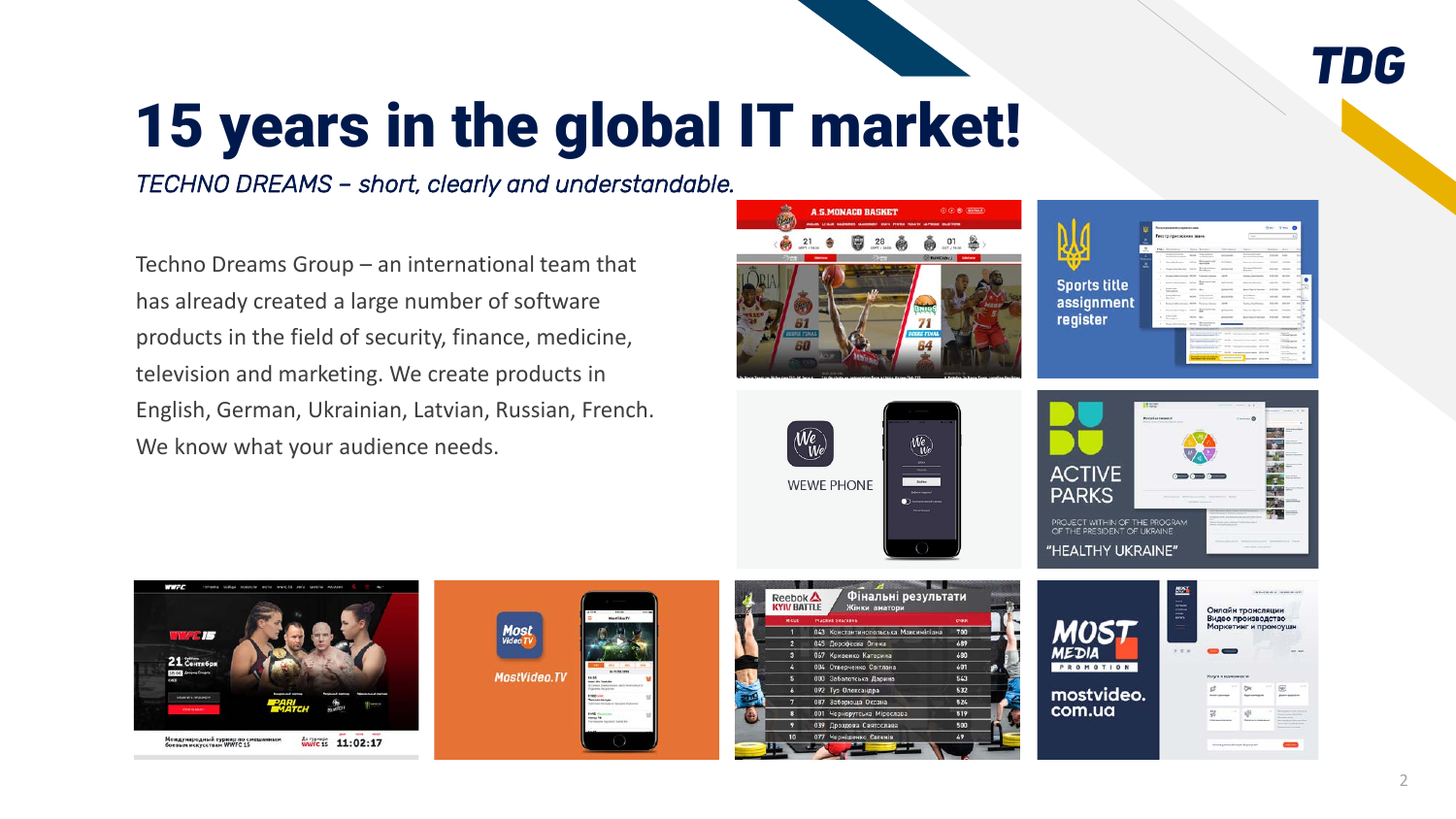#### *TDG*

### Extensive tools to complete your goal

*The team of developers "TechnoDreams" carries out projects for European partners. "TechnoDreams" is ready to take part in competitions and we have the resources to carry out projects. We are working in the following areas.*

- Development and modernization of web projects on Node.js and React.js;
- Projection and development of СУБД MySQL, PostgreSQL, MongoDB;
- Interface development RestAPI and WebSocket;
- UX/UI-design;
- Full cycle of website development of varying complexity:
	- Design;
	- Development;
	- Code implementation based on PHP, JS native, React.js.
- Development of projects in C# using WPF, ASP;
- Development of mobile applications for the iOS platform using Objective-C and Swift (native);
- Development of mobile applications for the Android platform using Java and Kotlin (native);
- Full cycle implementation of IP-telephony based on Asterisk :
	- Deploying and configuring servers;
	- Setting up telephones, software solutions, taking into account security for audio and video calls;
	- Implementation of software modules in solutions for mobile platforms and web resources.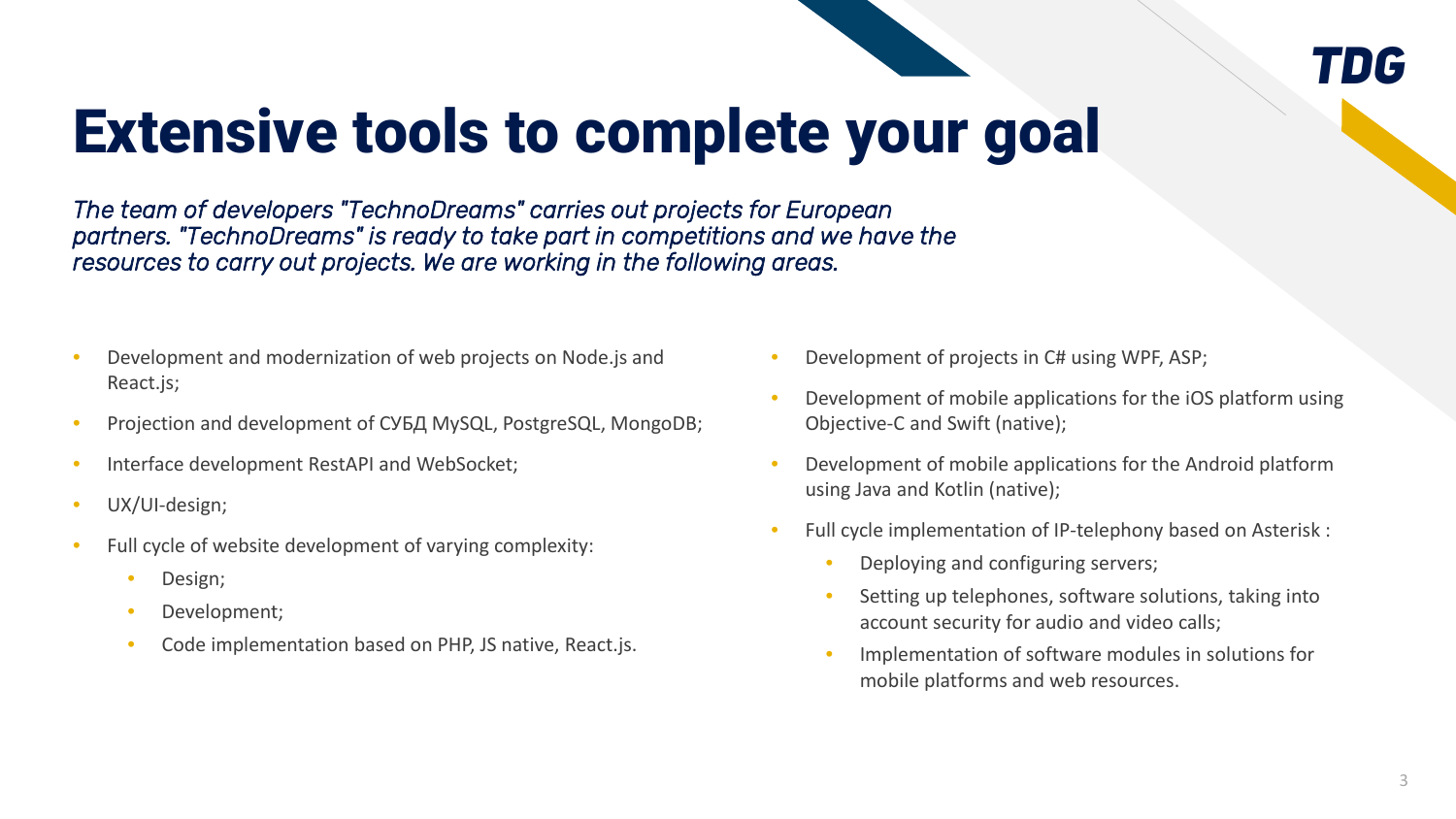#### *TDG*

### We solve problems in areas

- Development of a complete set of project documentation;
- DevOps Robots Deploying Projects on Linux Servers;
- Separate design, both printing, and digital products;
- Video marketing, filming, and production of video materials:
	- Creation of animation graphics;
	- Production of video materials to inform about the created products;
	- Development and implementation of a marketing strategy for the distribution of created products.
- Work in the field of cybersecurity:
	- Development;
	- Code testing for vulnerabilities and documentation development with peer review;
	- Pain testing of ready-made solutions and development of documentation with expert assessment;
	- Design and implementation of server protection based on Linux and Windows.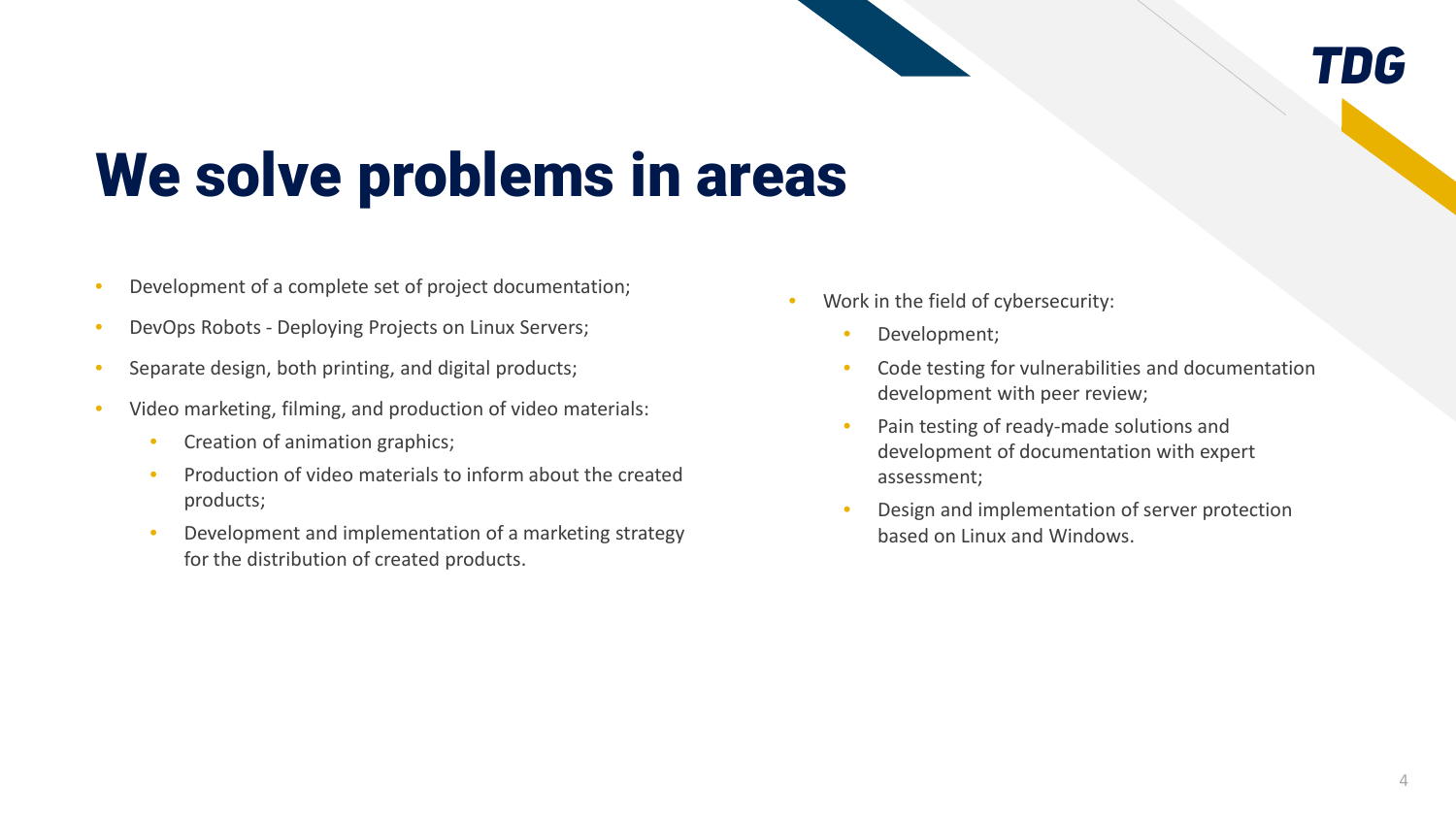#### *TDG*

### Our global partners

Tapas (USA), AS Monaco, Amido (Sweden), Engineering Invest IF GmbH (Austria).

State companies: Sport for All, Minmolodsport, and others.

A large number of private media companies, including MostVideo.TV, MostMedia LLC.

A large number of sports companies, including WWFC, FBU, FGU, Dragonboats, and others.

A large number of medical enterprises and the Academy of Sciences of Ukraine.